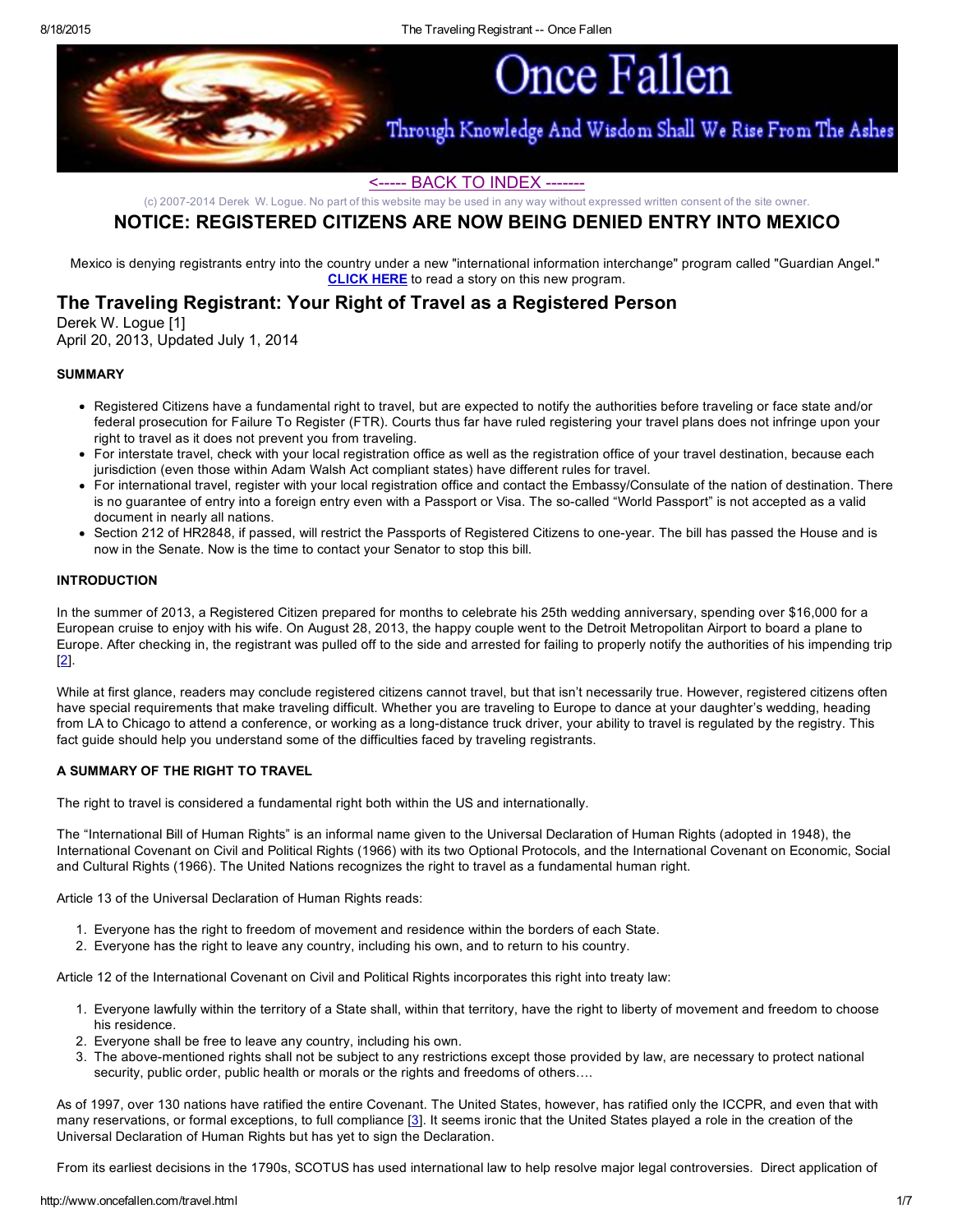### 8/18/2015 **The Traveling Registrant -- Once Fallen**

customary international law, treaties, or the use of international law as an interpretive tool – numerous cases and lines of cases demonstrate the material role played by international law [4]. In other words, the US is not beyond the reliance of International Law to determine the rights of its citizens.

The United States recognizes a fundamental right to travel. The Articles of Confederation, Article IV, states that "the people of each State shall have free ingress and regress to and from any other State, and shall enjoy therein all the privileges of trade and commerce, subject to the same duties, impositions, and restrictions as the inhabitants thereof respectively." There are several constitutional bases for the right to travel; the Privileges and Immunities Clause of Article IV, Section 2 of the Constitution; the Privileges and Immunities Clause of the 14th Amendment, and the Due Process Clause of the Fifth Amendment.

"[T]he 'constitutional right to travel from one State to another' is firmly embedded in our jurisprudence." Justice Stevens listed three component parts of the right to interstate travel:

- It protects the right of a citizen of one State to enter and leave another State;
- The right to be treated as a welcome visitor rather than an unfriendly alien when temporarily present in the second State; and
- For those travelers who elect to become permanent residents, the right to be treated like other citizens of that State [5].

# LIMITATIONS ON THE RIGHT TO TRAVEL

The right to travel may be a "fundamental right" but that does not make travel unlimited. The most obvious example is restrictions placed upon those on supervision (i.e., probation or parole). Your P.O. can restrict your activities beyond the guidelines set for non-supervised registrants. It should be assumed if you are on probation or parole, you MUST obtain permission before traveling anywhere, especially out-of-state, even for emergencies. The Pennsylvania statutes offer the following guidelines as one example of this rule:

PA Rule 1405, Sec. 4: "The defendant will not travel outside of Pennsylvania or the community to which he/she has been paroled or placed on probation as defined by his/her Probation/Parole Officer without prior permission [\[6\]](http://www.warrenforestcourt.org/Rules/1405)."

107. "The terms and conditions of probation, unless otherwise prescribed, shall be as follows: The probationer shall… (c) Obtain the probation or parole officer's permission before changing residence or employment or traveling out of State [[7\]](http://www.courts.state.nh.us/rules/sror/sror-h3-107.htm)."

For those of us off supervision but still forced to register as "sex offenders," the rules are a bit more confusing. Exacerbating this problem is the Adam Walsh Child Protection and Safety Act (AWA) of 2006. The AWA was intended to create a minimum yet universal standard of registration and management of those forced to register, but this has proven to be more of a problem than a solution. Currently, only 16 states, 3 territories, and 36 American Indian nations have been deemed "substantially compliant" with the AWA [\[8\]](http://www.oncefallen.com/AdamWalshAct.html).

A primary problem is state and federal laws differ greatly in determining what triggers the need to register. First, let's examine the federal statute.

The US Code, 42 USC § 16913 states that sex offenders have a duty to register "not later than 3 business days after each change of name, residence, employment, or student status."

The US Code, 18 USC § 2250 establishes the penalties for "Failure to Register:"

- (a) In General.— Whoever—
- (1) is required to register under the Sex Offender Registration and Notification Act;

(2) (A) is a sex offender as defined for the purposes of the Sex Offender Registration and Notification Act by reason of a conviction under Federal law (including the Uniform Code of Military Justice), the law of the District of Columbia, Indian tribal law, or the law of any territory or possession of the United States; or (B) travels in interstate or foreign commerce, or enters or leaves, or resides in, Indian country; and (3) knowingly fails to register or update a registration as required by the Sex Offender Registration and Notification Act; shall be fined under this title or imprisoned not more than 10 years, or both.

(b) Affirmative Defense.— In a prosecution for a violation under subsection (a), it is an affirmative defense that— (1) uncontrollable circumstances prevented the individual from complying; (2) the individual did not contribute to the creation of such circumstances in reckless disregard of the requirement to comply; and (3) the individual complied as soon as such circumstances ceased to exist.

The language of the law is confusing because 42 USC 16913 allows three business days to register a change of "residence, employment, or student status," but 18 USC 2250 states that if you fail to update your registration while traveling across state lines, onto Indian reservations, or to foreign nations, you are in violation of federal law. This is why the man traveling from Detroit to Europe was arrested; while traveling as a registrant was not illegal, he was required to notify the registration office in advance of his travels.

## THE TRAVELING REGISTRANT AND THE COURTS

There are two major cases that have dealt with the issue of the Traveling Registrant.

The case US v. Shenandoah [9] involved a registrant convicted in 1996. In 2007, Shenandoah's employment as an iron worker required that he travel to, and relocate in, York County, Pennsylvania. He failed, however, either to register as a "sex offender" in Pennsylvania, or to modify his New York registration to reflect his change of residence and employment, leading to his indictment. The 3rd US Circuit Court ruled against Shenandoah's claims SORNA did not apply to him because neither New York nor Pennsylvania adopted the AWA. Among the arguments raised in this case:

- The Court ruled SORNA was applied to "individuals" not "states;" SORNA requires you to register in your state of residence and employment;
- An ex post facto claim was raised, but because Shenandoah moved after the AWA was implemented, he could not make the claim;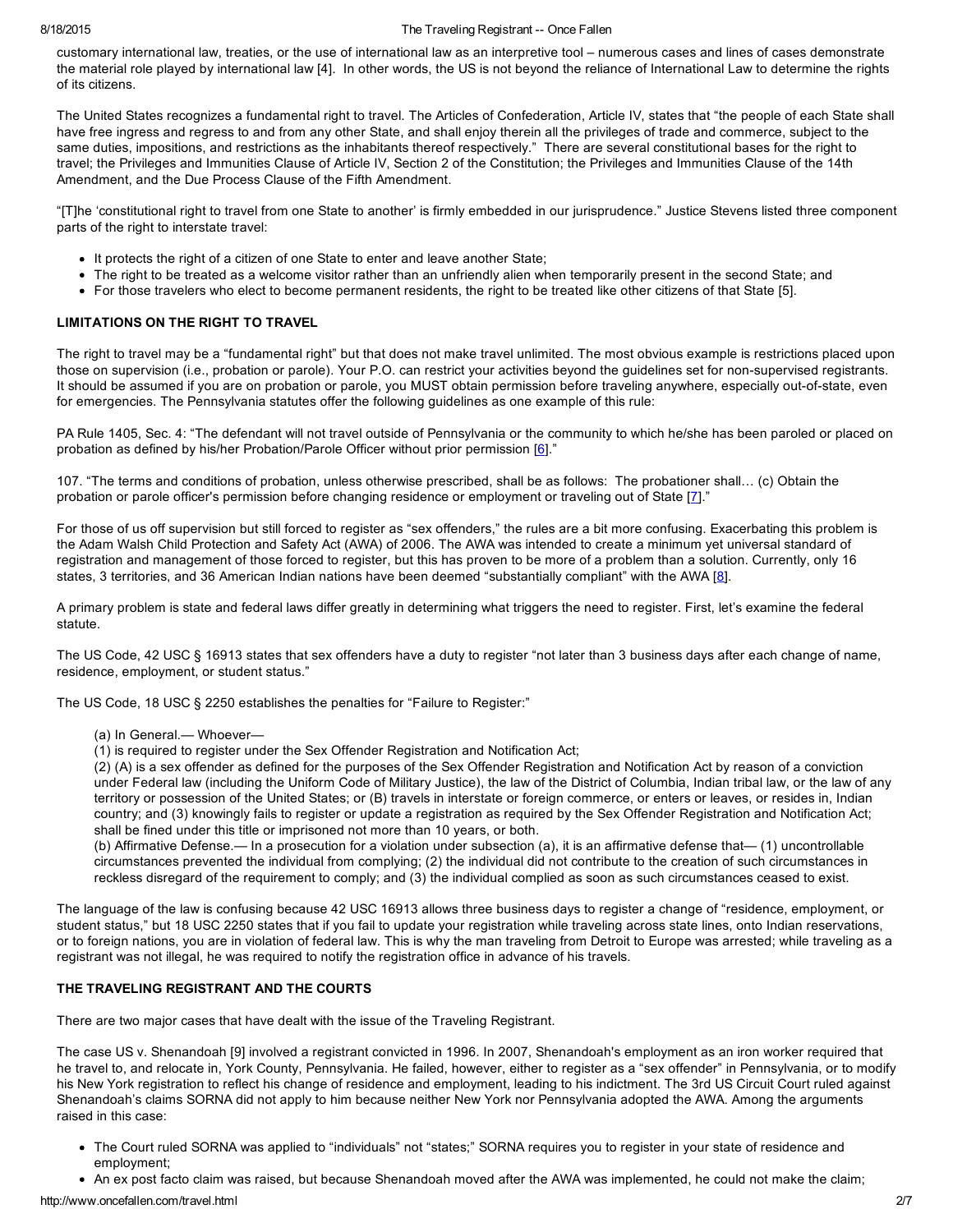- The court ruled Shenandoah could not have been ignorant of the duty to register; and,
- The court ruled SORNA did not violate the Commerce Clause.

Tackling the issue of right to travel directly, the 3rd Circuit Court stated, "Shenandoah may travel interstate, but when he does, must register in the new state, while a convicted sex offender who remains within a state need only remain properly registered therein. There is simply no Constitutional violation. Moreover, moving from one jurisdiction to another entails many registration requirements required by law which may cause some inconvenience, but which do not unduly infringe upon anyone's right to travel. The essential part of the charged crime in this matter is the failure to register; Shenandoah's right to travel is incidental to this obligation, and not constitutionally offended. Finally, it is worth noting that the Constitutional right of interstate travel is not an absolute right, and the burden imposed upon Shenandoah is necessary to achieve a compelling interest."

A more recent case arose in the US Court of Appeals for the Second Circuit, US v. Robbins [10]. In August 2011, after traveling from New York to Nevada, Nathan Robbins knowingly failed to update his registration as a "sex offender' and was arrested for violating SORNA. There is more to this story, of course. Robbins was on probation and tested positive for illegal drugs, which led to eviction from his approved residence. A county court in New York issued a warrant on August 11 for Robbins' arrest for violation of the terms of his probation. On August 25, U.S. Marshals located Robbins at a casino in Las Vegas, Nevada. Robbins told the marshal who arrested him that he knew about his obligation to register as a sex offender, but had not done so because he knew that a warrant had been issued for his arrest.

It is no surprise here under the circumstances of Robbins, the 2nd Circuit Court ruled in favor of SORNA. The main arguments made by Robbins stem from the decision from the landmark "NFIB"[11] US Supreme Court Ruling (aka, the Obamacare case), in which the majority of Justices agreed individual mandate to buy mandatory health insurance was not a proper use of Congress's Commerce Clause or Necessary and Proper Clause powers. Robbins argued the 2010 decision of US v. Guzman [12], the decision that held SORNA was a proper use of Congressional Power under the Commerce Clause. In other words, Robbins argued that because Congress overstepped its authority to force citizens to buy insurance, Congress also overstepped its boundaries by passing a bill forcing people convicted of sex crimes into mandatory registration schemes. It was a clever argument but the 2nd Circuit failed to consider it.

The Robbins case is only worth noting here because of the following remark made by the 2nd Circuit:

"But unlike the uninsured in NFIB, the sex offenders who are subjected to SORNA's requirements have all, in a sense, "opted in" to the requlated group through their prior criminal activity [13]. And more significantly, whatever else SORNA might require. The registration requirement that Robbins himself failed to meet was triggered by activity: his change of residence and travel across state lines... The Guzman Court may not have explicitly considered how long after travel the federal government's period of regulation may extend—when, in other words, travel ends and inactivity begins—but since that is a question which NFIB does not itself address, we cannot say that any *intervening decision of the Supreme Court undermines the reasoning behind our settled precedent."*

In summary, both Robbins and Shenandoah decisions were not decisions based upon the simple act of traveling instead they involved a failure to properly notify authorities of traveling to another state. It is the act of failing to notify the authorities before traveling that led to criminal sanctions. In other words, the courts have ruled you are reasonably expected to register your travel plans.

### INTERSTATE (AND INTRASTATE) TRAVEL

Besides packing sunscreen and downloading itineraries, the Traveling Registrant must register in advance. Each department has different procedures for noting travel plans (though most might simply make a note in your files and just tell you to have fun). My personal suggestion is contacting both your local registration office and the registration office in the county you are going to visit, even when traveling intrastate. It is a hassle, but it may save you some grief in the long run.

The reason for doing this well in advance is states because states define "establishing residence" differently, which triggers mandatory registration at various times [\[14\]](http://www.interstatecompact.org/Portals/0/library/surveys/SexOffender_Travel_01.pdf). I know what you are thinking at this point—"I am not looking to move to another state, I'm just going on vacation." Most states do not have statutes for "travel," but most have laws defining when a person "establishes" a "residence," even a temporary residence, and it is up to the courts to interpret the statutes and determine whether you ran afoul of the laws. If you wish to travel to Alaska (a non-AWA state), for example, you literally have a single business day to register with the authorities [15]. Oregon law states that registrants "moving into" the state have 10 days to register [16]. I should note that while Oregon does not define "establishing residence," it defines working/ carrying on a vocation as "works or carries on a vocation means full-time or part-time employment for more than 14 days within one calendar year whether financially compensated, volunteered or for the purpose of governmental or educational benefit [17]." Alabama's definitions of "residence" are even more confusing [18]:

(6) FIXED RESIDENCE. A building or structure, having a physical address or street number, that adequately provides shelter at which a person resides. (7) HABITUALLY LIVES. Where a person lives with some regularity on an intermittent or temporary basis. (8) HOMELESS. A person who has no fixed residence...

(20) RESIDENCE. Each fixed residence or other place where a person resides, sleeps, or habitually lives or will reside, sleep, or habitually live. If a person does not reside, sleep, or habitually live in a fixed residence, residence means a description of the locations where the person is stationed regularly, day or night, including any mobile or transitory living quarters or locations that have no specific mailing or street address. Residence shall be construed to refer to the places where a person resides, sleeps, habitually lives, or is stationed with regularity, regardless of whether the person declares or characterizes such place as a residence...

(30) TEMPORARY LODGING INFORMATION. Lodging information including, but not limited to, the name and address of any location where the person is staying when away from his or her residence for three or more days and the period of time the person is staying at that location.

If you are a resident of Alabama and wish to travel for three days or more, you must acquire a travel permit, which requires you to provide the dates of travel and temporary lodging information [19]. Because Alabama does not make a definitive line separating what constitutes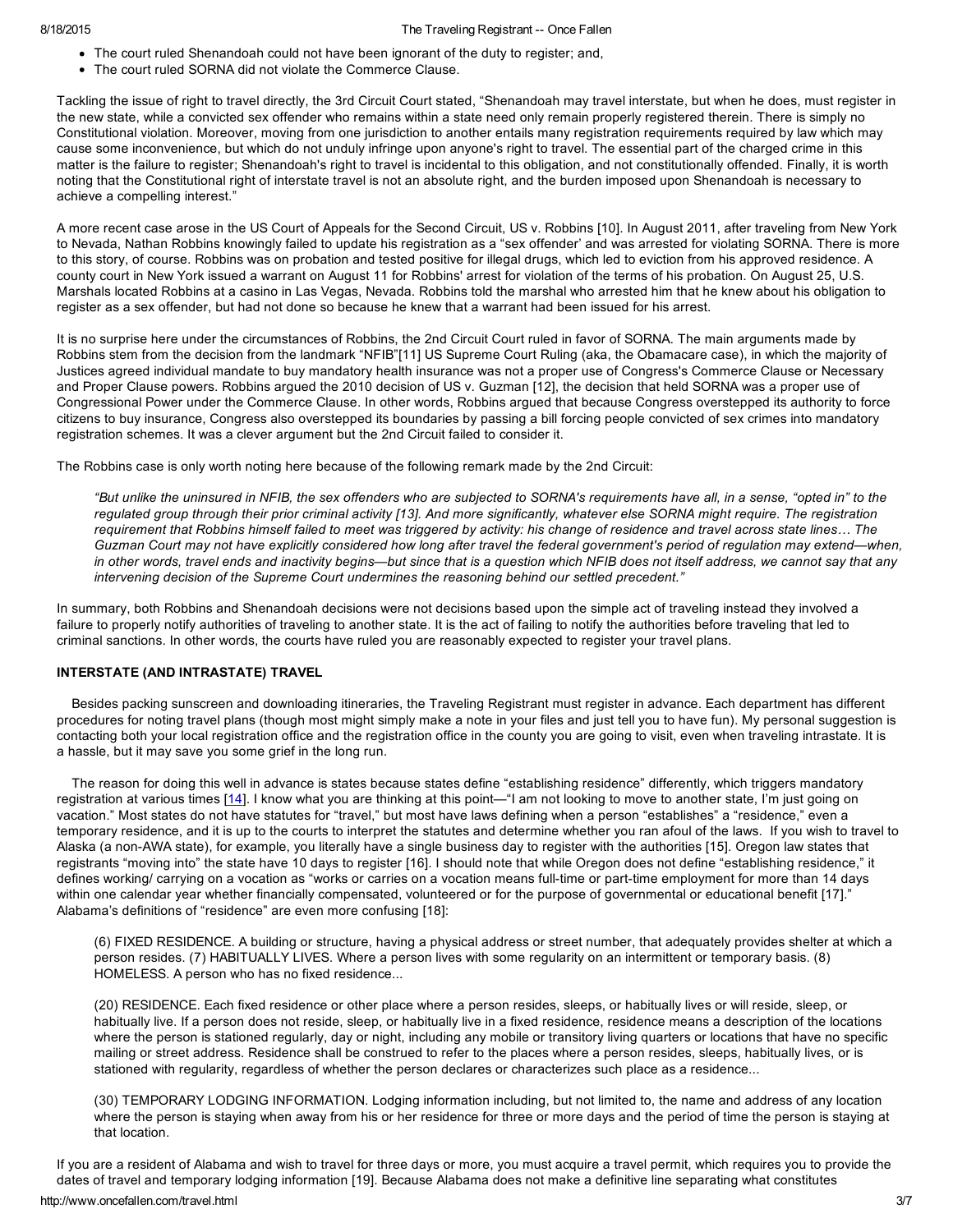### 8/18/2015 The Traveling Registrant Once Fallen

establishing a residence, it is better to play it safe by contacting the county you plan to visit to ensure you will not endure any hardships while visiting Alabama.

Pennsylvania gives a pretty clear guideline for determining when you expected to register. "Residence" is location where an individual resides or is domiciled or intends to be domiciled for 30 consecutive days or more during a calendar year. The term includes a residence which is mobile, including a houseboat, mobile home, trailer or recreational vehicle. "Temporary lodging" is the specific location, including street address, where a sexual offender is staying when away from the sexual offender's residence for seven or more days [20]. Upon commencement of such "temporary lodging", the registrant must notify the State Police of their length of stay, dates of travel and location [21]. The reason I chose to compare Alabama and Pennsylvania is because these states are both considered "substantially compliant" with the Adam Walsh Act. Thus, rules can vary greatly even in AWA-compliant states.

Whatever special rights granted by your state of conviction, they are meaningless in a new state unless that new state recognizes those rights in a statute. Without that statute those rights cease to exist in the new state! The following applies to ANYONE who has EVER registered in ANY state, at some point in their past. Once someone goes on the registry they must sign certain forms, one of the forms they sign may read, "If you move to another state you must register when you get there." That form and statement is applicable to you for the rest of your life. Courts are taking that as notice of Federal Law (SORNA sec. 2250) which requires you to appear in the state you move to, and follow their registration procedures. That is applicable even if you no longer must register in the state from which you moved!

You can read the laws yourself, but can save time and effort by simply contacting the registration offices both in your home locale and the locale where you will be visiting and inquire about the duties to register as a traveler. Remember, the AWA kicks in the moment you cross a state line [22], so doing these simple steps will save you from the threat of 10 years in federal prison and, if in one of the 20 states with civil commitment laws, may find yourself indefinitely detained.

### INTERNATIONAL TRAVEL

If your desire is traveling outside the US, the rules are a little different. First, you must understand that SORNA, the part of the Adam Walsh Act that covers the registry, also dictates rules for registered persons who travel abroad.

"Relevant provisions include SORNA § 128, which directs the Attorney General to establish a system for informing domestic jurisdictions about persons entering the United States who are required to register under SORNA, and 18 U.S.C. 2250(a)(2)(B), which makes it a federal crime for a sex offender to travel in foreign commerce and knowingly fail to register or update a registration as required by SORNA. To carry out its responsibilities under these provisions, the Department of Justice needs to know if sex offenders registered in U.S. jurisdictions are leaving the country, since such offenders will be required to resume registration if they later return to the United States to live, work, or attend school while still within their registration periods. Also, both for sex offenders who are convicted in the United States and then go abroad, and for sex offenders who are initially convicted in other countries, identifying such sex offenders when they enter or reenter the United States will require cooperative efforts between the Department of Justice (including the United States Marshals Service) and agencies of foreign countries. As a necessary part of such cooperative activities, foreign authorities may expect U.S. authorities to inform them about sex offenders coming to their jurisdictions from the United States, in return for their advising the United States about sex offenders coming to the United States from their jurisdictions. For this reason as well, federal authorities in the United States will need information about sex offenders leaving domestic jurisdictions to go abroad in order to effectively carry out the requirements of SORNA § 128 and enforce 18 U.S.C. 2250(a)(2)(B)." [emphasis added] [\[23\]](http://www.ojp.usdoj.gov/smart/pdfs/InternationalTrackingofSexOffendersWorkingGroup.pdf)

The SORNA-created and ironically named "SMART Office" (which has become the US Attorney General's voice on "sex offenders") established the International Tracking of Sex Offenders Working Group, in cooperation with representatives of the Department of Justice, Department of Homeland Security, Department of State, and Department of Defense. The goal of this Group for "developing this international tracking system for registered sex offenders is to assist law enforcement in protecting public safety domestically and abroad by accurately identifying any registered sex offender who enters or departs the United States and immediately relaying that information to appropriate law enforcement agencies for any additional action that might be warranted [24]."

In 2009, U.S. Rep. Chris Smith (NJ-04) wrote and attempted to pass a bill known as International Megan's Law. It is exactly what you expect the US expecting the rest of the world to adopt the same standards as the US in tracking Registered Citizens. While the law itself did not pass, the SMART Office still incorporated International Megan's Law provisions into the SMART Office guidelines published on January 11, 2011 [[25\]](http://eadvocate-community.blogspot.com/2011/05/topic-traveling-to-foreign-countries.html). What this means for the Traveling Registrant is in order to travel abroad, you are expected to notify the authorities of your intent to travel abroad.

The Michigan registrant arrested at the Detroit Airport at the beginning of this article ran afoul of Michigan law, which gives the following rule:

"An individual required to be registered under this act who is a resident of this state shall report in person and notify the registering authority having jurisdiction where his or her residence or domicile is located not later than 21 days before he or she changes his or her domicile or residence to another country or travels to another country for more than 7 days. The individual shall state the new country of residence or country of travel and the address of his or her new domicile or residence or place of stay, if known. The department shall update the registration and compilation databases and promptly notify the appropriate law enforcement agency and any applicable sex or child offender registration authority [26]."

The Michigan Coded Law provision is aligned with the federal SORNA guidelines (MI is considered substantially compliant with the AWA). In response to a GAO survey question about advance notice of international travel requirements, 28 reported that they require sex offenders to provide such advance notice, whereas the other 22 do not, primarily because their jurisdiction's laws do not permit them to do so [\[27](http://www.gao.gov/assets/660/652194.pdf)]. This adds to the confusion because SORNA requires a 21 day advance notice of intent to travel internationally [\[28\]](http://www.ojp.usdoj.gov/smart/smartwatch/12_spring/resources-2.html), while some states do not even require advance notice of international travel. Furthermore, the National Sex Offender Targeting Center (NSOTG), a division of the US Marshals under the direction of the SMART Office and INTERPOL (using their "RissLEADS server"), even devised a form you can fill out and submit to them prior to travel [\[29](http://www.interstatecompact.org/Portals/0/library/misc/USMS_InternationalTravelForm.pdf)].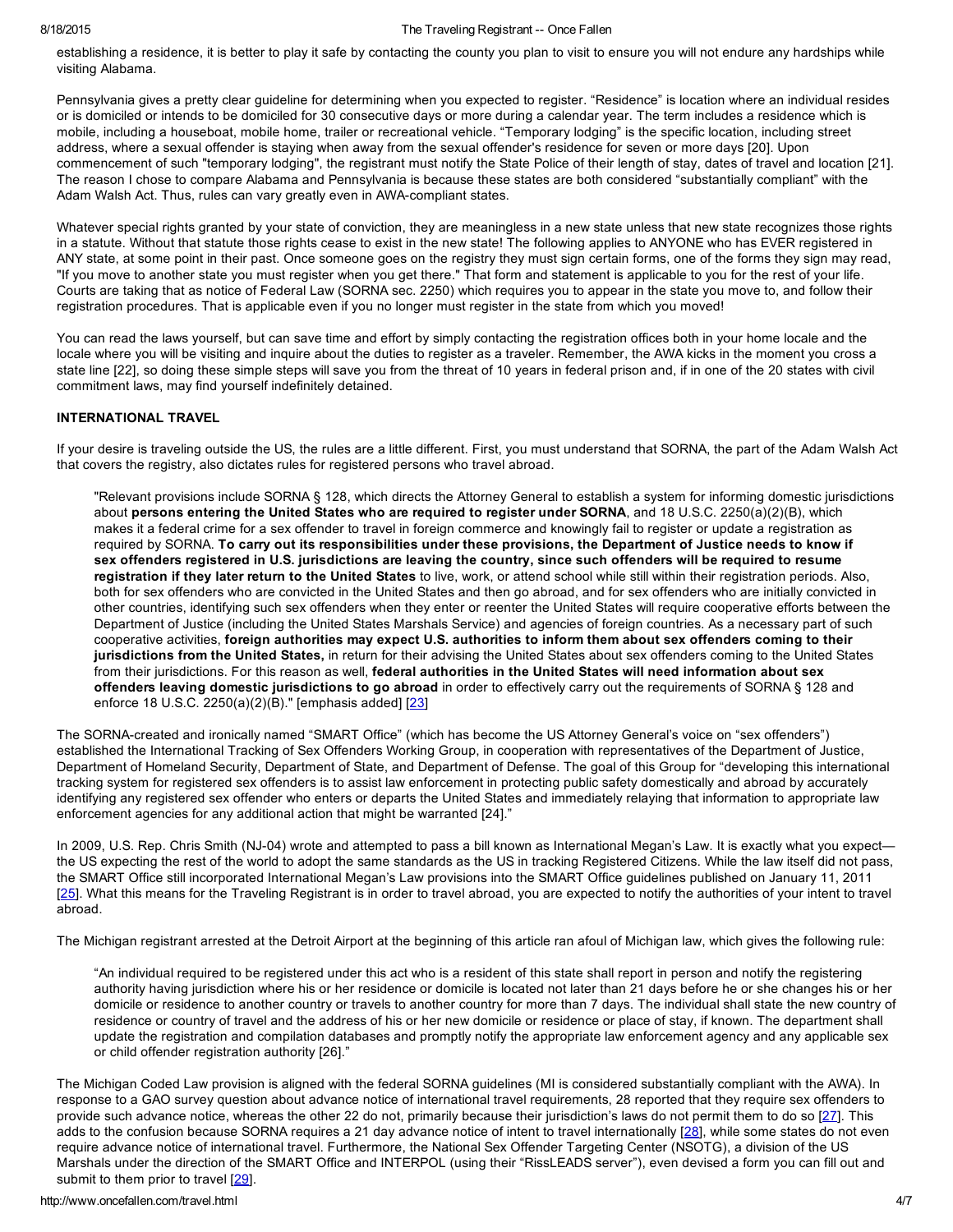The idea behind this scheme is that the US will grant other nations ample time to be notified and made aware of your intent to travel and of your status as a "sex offender," and giving that country the option to prevent you from entering the country. The justification for this is the panic over "sex/ human trafficking." Of greater concern is the intent of this law is an attempt to compel other nations to adopt American sex offender laws, as stated in the GAO report:

"ICE officials explained that it is important for their ICE attachés to inform their foreign law enforcement counterparts about traveling registered sex offenders to assist the counterparts with tracking offenders visiting that country, such as by developing a shared spreadsheet designed to help the country establish its own sex offender registry, and to monitor sex offenders' activities while in that country." [emphasis added] [30]

A handful of nations prevent "sex offenders" or those with criminal records in general from entering the country. It has become well known that Canada has banned anyone with a criminal record from crossing the border (probably thanks to American media shows like America's Most Wanted in which it was often discussed how fugitives often traveled to Canada to hide from the law). However, someone with a criminal record can obtain a permit to travel into Canada under certain conditions. You must apply for a "Certificate of Rehabilitation;" it is an expensive process and your chances of obtaining it are very slim [[31\]](http://www.cic.gc.ca/english/information/applications/guides/5312ETOC.asp). Traveling to Mexico has been largely unregulated, though a few individuals have stated they have been recently denied entry into the country [\[32\]](http://californiarsol.org/2014/02/international-travel-mexico/).

Appendix II of the GAO report [33] lists instances where Registered Citizens were denied entry as the result of the advance notices from the US Border and Customs Patrol's National Targeting Center (NTC) program between October 2011 and September 2012. It is interesting to note that entry was not denied 100% of the time by any nation. Canada, Panama, and The Philippines topped the list in terms of percent denied entry and total number of denials. Other countries that denied entry to at least one occasion were Costa Rica, South Korea, Brazil, Japan, Great Britain, Mexico, Thailand, and Jamaica.

Sex offender registries have thus far been adopted in Australia, Austria, Canada, France, Japan, Ireland, Kenya, the Republic of (South) Korea, and the United Kingdom. The European Union, New Zealand, and Singapore have also been reported as having expressed interest in adopting registries, but have yet to do so [\[34\]](http://www.avvo.com/legal-guides/ugc/sex-offender-laws-expanding-internationally). The Island of Malta [[35\]](http://www.maltastar.com/dart/20121020-three-men-are-on-sex-offenders-register) and Jamaica [\[36\]](http://jamaica-gleaner.com/latest/article.php?id=48501) are small island nations with sex offender registries. As found even in the GAO report, registrants have successfully entered countries with registration requirements, though rejections were higher for these countries. As the panic over "sex trafficking/ sex tourism" continue to grow, expect so see the number of denials of entry increase, especially in countries generally considered destinations for those seeking illicit sexual activity [\[37](http://www.koreatimes.co.kr/www/news/include/print.asp?newsIdx=23879)].

International Travel can be more confusing than interstate travel because there is honestly no way of guaranteed entry into the country. In the case of the Detroit traveler, there was the possibility that he could have been turned away in Europe and be forced to return to America. Each nation has their own rules for entry, and in many places, nothing more than a passport is required for visits not exceeding 90 days. The place to gather the most accurate information is the nation's Embassy or Consulate [\[38\]](http://www.paep.uscourts.gov/images/Travel%20Restrictions.pdf). One other fact worth noting is most European nations-Austria, Belgium, Czech Republic, Denmark, Estonia, Finland, France, Germany, Greece, Hungary, Iceland, Italy, Latvia, Liechtenstein, Lithuania, Luxembourg, Malta, Netherlands, Norway, Poland, Portugal, Slovak Republic, Slovenia, Spain, Sweden, and Switzerland—have adopted the "Schengen Borders agreement," which allows free travel between nations in the agreement under most circumstances once granted entry into any of the Schengen nations [\[39](http://travel.state.gov/travel/cis_pa_tw/cis/cis_4361.html)]. Various internet websites, blogs and web forums may discuss their personal experiences with international travel, so there are plenty of ways to discover any potential problems with traveling abroad [\[40](http://constitutionalfights.wordpress.com/international-travel/)].

Recently, Mexico has been denying entry for registered citizens under an "international exchange program" called "Guardian Angel"; the program boasts of preventing 38 entries over a 9-month period [\[41\]](http://www.banderasnews.com/1405/nb-mexico-guardian-angel-program.htm). One can only assume this "Guardian Angel" is Mexico's immigration network collecting info from INTERPOL. When INTERPOL receives notice a registered citizen is traveled, a "Green Notice is issued to provide warnings and criminal intelligence about persons who have committed criminal offences and are likely to repeat these crimes in other countries. It is an effective way to share key police intelligence on a global scale and to prevent offenders from crossing borders [[42\]](http://www.interpol.int/Crime-areas/Crimes-against-children/Sex-offenders)." No doubt the US is part of this information exchange program, so expect more travel problems for registered persons in the future.

## PASSPORTS AND VISAS

International travel requires an official US Passport for entry. The US Passport is merely a form of ID, not a guaranteed entry into another country. If you are a Registered Citizen living in Alabama, Florida, Mississippi, Louisiana, Delaware, Tennessee, or Oklahoma, there are special marks on your state-issued license identifying you as a Registered Citizen. Thankfully, the Passport currently has no mark; thus, for international travel, there is no apparent mark of infamy (for now).

Under normal circumstances, Registered Citizens, like any other American citizen, can obtain a passport good for 10 years for about \$140 plus a \$25 "Execution Fee." But if U.S. Rep. Chris Smith (NJ-04) has his way, the Passports of Registered Citizens will be limited. Smith's proposal, now added to Section 212 of HR2848, would limit the validity of a Registered Citizen's passports to a single year or whatever the Secretary of State decides is an appropriate period to force a Registered Citizen to renew the Passport. This means a Registered Citizen could pay \$1650 over the same ten year period for the privilege of carrying a US Passport. As of Sept. 29, 2013, HR2848 passed the House and awaits action by the Senate.

A "Visa" is a document (or sometimes simply a stamp or mark placed on a valid passport) that allows a conditional entry into a foreign nation. The country issuing the visa typically attaches various conditions of stay, such as the territory covered by the visa, dates of validity, period of stay, whether the visa is valid for more than one visit, etc. A visa generally gives non-citizens clearance to enter a country and to remain there within specified constraints, such as a time frame for entry, a limit on the time spent in the country, and a prohibition against employment. The possession of a visa is not in itself a guarantee of entry into the country that issued it and can be revoked at any time; the applicant's circumstance, such as financial security, reason for applying, and details of previous visits to the country can be taken into consideration. Some countries require that their citizens, as well as foreign travelers, obtain an "exit visa" to be allowed to leave the country. In some cases, visas are not even issued at all [\[43\]](http://en.wikipedia.org/wiki/Visa_(document)).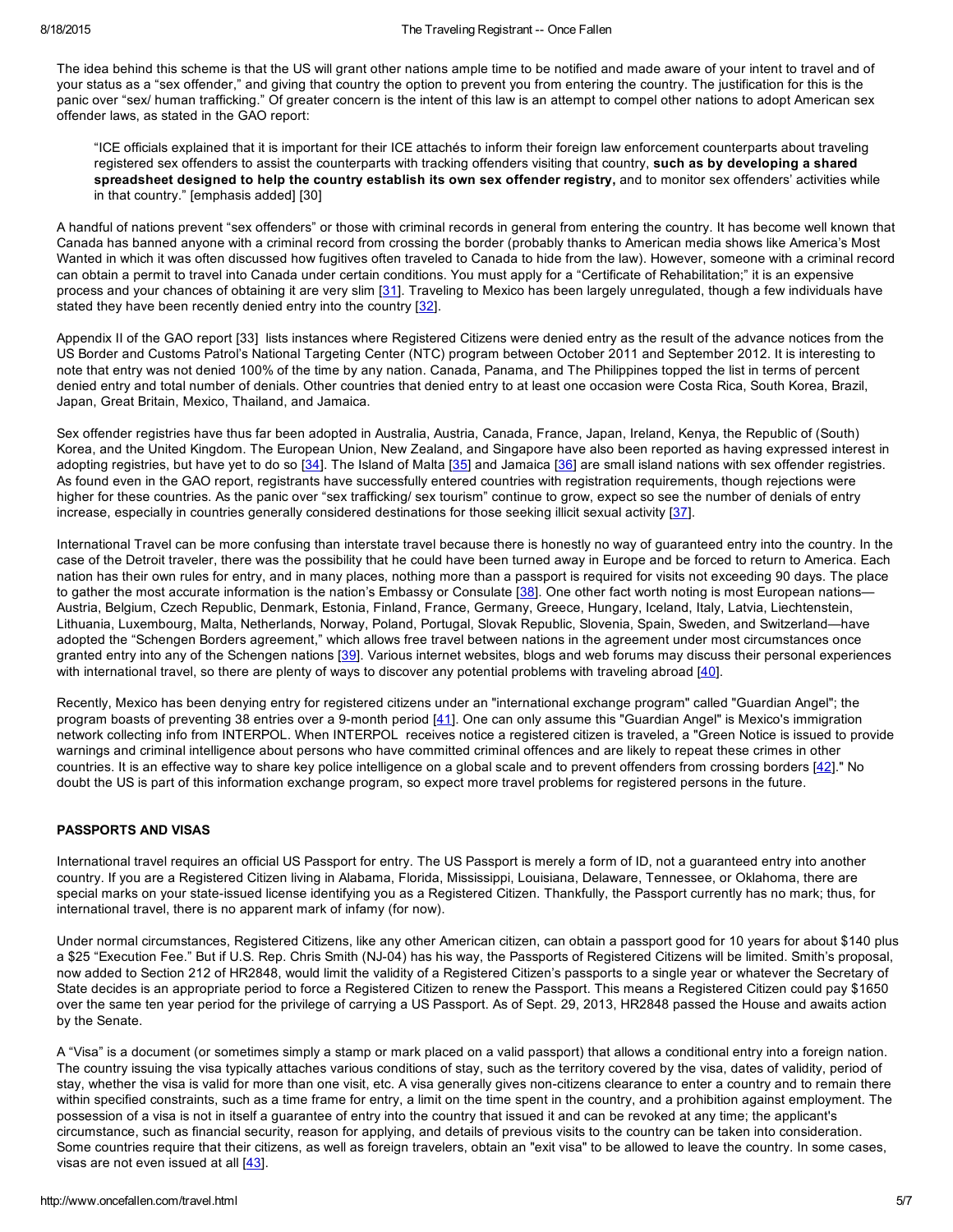### 8/18/2015 **The Traveling Registrant -- Once Fallen**

One persistent rumor going around is acquiring a so-called "World Passport" to circumvent potential problems as a Registered Traveler (as if being an American Traveler in general is viewed with any less disdain in many parts of the world). American expat Garry Davis created the World Passport in 1948 after renouncing his American citizenship, and wanted to create a world without borders. There are only a handful of nations that have "officially" recognized the World Passport as an acceptable Passport—The Vatican, Ecuador, Tanzania, Mauritania, Zambia, Burkina Faso, and Togo. Two of these nations have since rescinded recognition of the World Passport [[44\]](http://nomadcapitalist.com/2013/05/28/is-the-world-service-authority-passport-a-real-second-passport/).

In short, the US Passport should be sufficient for most travels, though Visas may be issued under certain circumstances, particularly in longterm stays abroad. The World Passport is not worth obtaining unless you find small and mostly poor African nations interesting this time of year. Most distressing is the proposal by Rep. Smith to limit the passports of Registrants.

### **CONCLUSION**

My advice for traveling as a Registered Citizen, regardless whether you are traveling to another state or another country, or even an extended stay in another part of the state, is to check in with your registration office as well as the registration office/ proper authorities of your travel destination to ensure your freedom to travel without arrest. Most of the time, this will be a fairly informal process, but the burden falls on you to understand follow the registration requirements. Even the GAO report admitted there is really no way of knowing if anyone is traveling without notifying the authorities. Just remember there is a Registered Citizen who spent his 25th Wedding Anniversary sitting in a Detroit jail cell instead of in Europe.

### **REFERENCES**

- 1. This article was created with some assistance from information presented at the 2013 RSOL Conference. However, the article in its current form was created by Derek Logue/ Once Fallen. The info is presented here as a public service to our readers.
- 2. Jameson Cook (Sept. 3, 2013). Child molester in Macomb County stopped from leaving country. Macomb Daily. http:/[/www.macombdaily.](http://www.macombdaily.com/general-news/20130904/child-molester-in-macomb-county-stopped-from-leaving-country) com/general-news/20130904/child-molester-in-macomb-county-stopped-from-leaving-country, Accessed Oct. 16, 2013
- 3. Nancy Flowers (1998). Human Rights Fundamentals Part 1B: A Short History of Human Rights. University of Minnesota Human Rights Resource Center. http://www1.umn.edu/humanrts/edumat/hreduseries/hereandnow/Part-1/short-history.htm, Accessed Oct. 17, 2013.
- 4. See, e.g. Saenz v Roe, 526 U.S. 489 (1999). (quoting United States v. Guest, 383 U.S. 745, 757 (1966)).
- 5. Ibid.
- 6. Warren-Forest Court of Common Pleas, Thirty Seventh Judicial District of the Commonwealth of Pennsylvania. "Rule 1405. Probation/Parole General Rules and Regulations." http:/[/www.warrenforestcourt.org/Rules/1405](http://www.warrenforestcourt.org/Rules/1405)
- 7. RULES OF THE SUPERIOR COURT OF THE STATE OF NEW HAMPSHIRE APPLICABLE IN CRIMINAL CASES FILED IN SUPERIOR COURT AND IN DOMESTIC RELATIONS CASES FILED IN THE CHESHIRE COUNTY SUPERIOR COURT- TERMA AND CONDITIONS O PROBATION. http://www.courts.state.nh.us/rules/sror/sror-h3-107.htm
- 8. For more on the Adam Walsh Act, visit my Adam Walsh Act fact page here: http://[www.oncefallen.com/AdamWalshAct.html](http://www.oncefallen.com/AdamWalshAct.html)
- 9. US v. Shenandoah, No. 09-1205. [3rd Circuit, February 09, 2010]
- 10. US v. Robbins, Docket No. 12-3148-cr [2nd Cir., September 3, 2013]
- 11. National Federation of Independent Business v. Sebelius, 567 U.S. \_\_\_ (2012)
- 12. United States v. Guzman, 591 F.3d 83 (2d Cir.2010)
- 13. See also See United States v. Cabrera–Gutierrez, 718 F.3d 873, 879 (9th Cir.2013).
- 14. As an example of the complexity of interstate travel as a registrant , read this 2003 survey of travel requirements from the Interstate Compact website, http:/[/www.interstatecompact.org/Portals/0/library/surveys/SexOffender\\_Travel\\_01.pdf](http://www.interstatecompact.org/Portals/0/library/surveys/SexOffender_Travel_01.pdf)
- 15. Alaska Stat. § 12.63.010. (a) A sex offender or child kidnapper who is physically present in the state shall register as provided in this section. The sex offender or child kidnapper shall register (1) within the 30-day period before release from an in-state correctional facility; (2) by the next working day following conviction for a sex offense or child kidnapping if the sex offender is not incarcerated at the time of conviction; or (3) by the next working day of becoming physically present in the state.
- 16. See ORS § 181.597.
- 17. See ORS § 181.594
- 18. See Code of Alabama 1975, Section 15-20A-4
- 19. See Code of Alabama 1975, Section 15-20A-15
- 20. 42 Pa.C.S.A. § 9799.12
- 21. 42 Pa.C.S.A. § 9799.15(g)
- 22. The Adam Walsh Act, Subtitle B, sec. 141146, granted Federal involvement in sex crime cases; US Marshals given Jurisdiction in investigating and apprehending those who fail to register and cross state lines.
- 23. International Tracking of Sex Offenders Working Group White Paper, Dec. 2010, (p.2) http:/[/www.ojp.usdoj.](http://www.ojp.usdoj.gov/smart/pdfs/InternationalTrackingofSexOffendersWorkingGroup.pdf)
- [gov/smart/pdfs/InternationalTrackingofSexOffendersWorkingGroup.pdf](http://www.ojp.usdoj.gov/smart/pdfs/InternationalTrackingofSexOffendersWorkingGroup.pdf)
- 24. Ibid., p. 3
- 25. eAdvocate/ Sex Offender Research. "Topic: Traveling to Foreign Countries." eAdvocate: Community Room, May 20, 2011. http: //eadvocate-community.blogspot.com/2011/05/topic-traveling-to-foreign-countries.html
- 26. MCL Section 28.725 (7)
- 27. GAO. "REGISTERED SEX OFFENDERS: Sharing More Information Will Enable Federal Agencies to Improve Notifications of Sex Offenders' International Travel." February 2013, p.11. http:/[/www.gao.gov/assets/660/652194.pdf](http://www.gao.gov/assets/660/652194.pdf)
- 28. SMART Office, "International Travel Form." Spring 2012. http://www.ojp.usdoj.gov/smart/smartwatch/12\_spring/resources-2.html, Retrieved Nov. 7, 2013
- 29. You can find the interactive application here: http:/[/www.interstatecompact.org/Portals/0/library/misc/USMS\\_InternationalTravelForm.pdf](http://www.interstatecompact.org/Portals/0/library/misc/USMS_InternationalTravelForm.pdf)
- 30. GAO, p.24
- 31. Citizenship and Immigration Canada. "Rehabilitation for Persons Who Are Inadmissible to Canada Because of Past Criminal Activity." http:/[/www.cic.gc.ca/english/information/applications/guides/5312ETOC.asp](http://www.cic.gc.ca/english/information/applications/guides/5312ETOC.asp)
- 32. "International Travel Mexico." California RSOL, Feb. 8, 2014. http://californiarsol.org/2014/02/international-travel-mexico/
- 33. Chart found on page 39 of GAO report
- 34. Elisabeth K. H. Pasqualini, "Sex Offender Laws Expanding Internationally." Avvo, Nov. 2012, http://www.avvo.com/legal-guides/ugc/sexoffender-laws-expanding-internationally